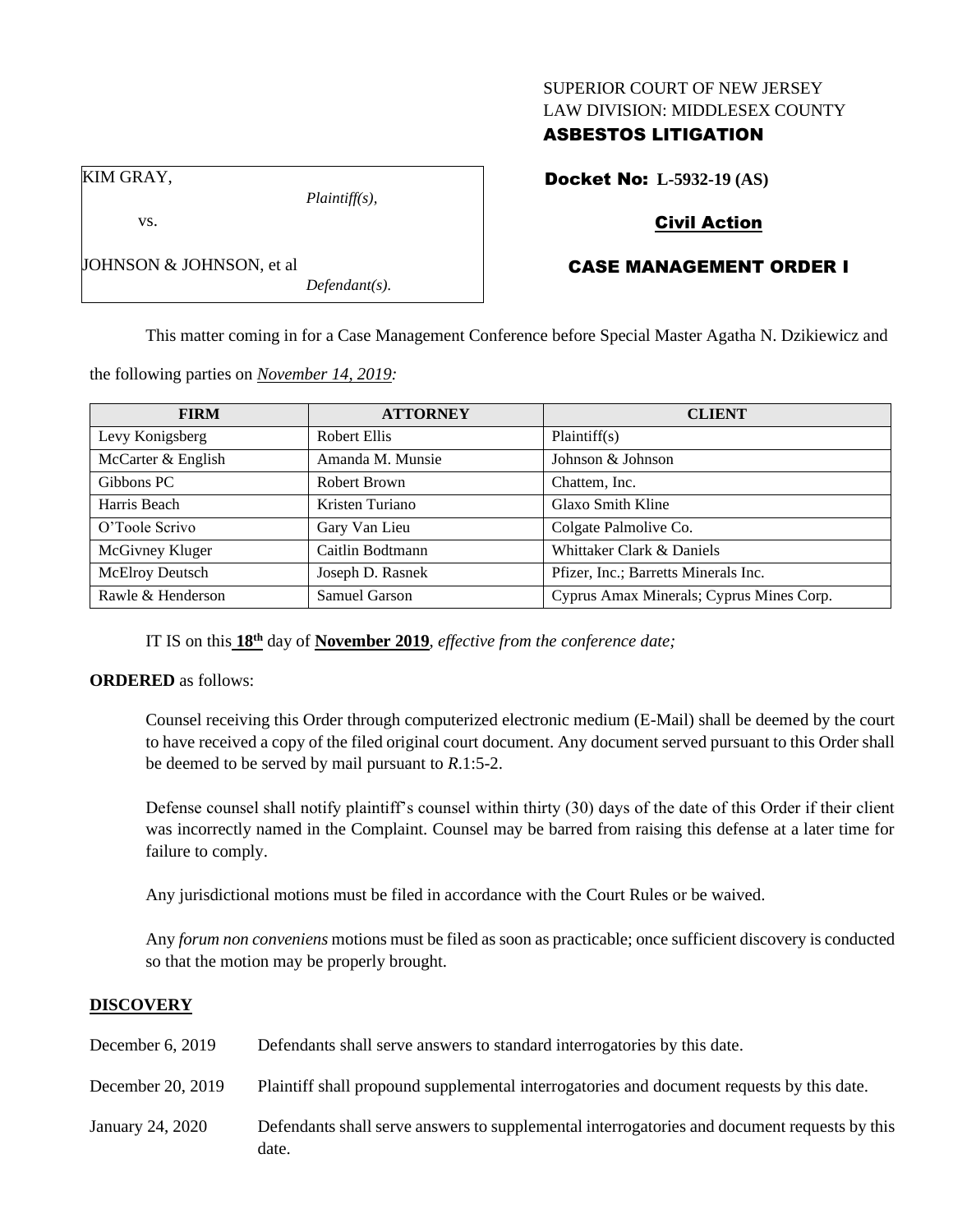| December 20, 2019 | Defendants shall propound supplemental interrogatories and document requests by this date.                                                                                                                  |
|-------------------|-------------------------------------------------------------------------------------------------------------------------------------------------------------------------------------------------------------|
| January 24, 2020  | Plaintiff shall serve answers to supplemental interrogatories and document requests by this<br>date.                                                                                                        |
| February 28, 2020 | Fact discovery, including depositions, shall be completed by this date. Plaintiff's counsel shall<br>contact the Special Master within one week of this deadline if all fact discovery is not<br>completed. |
| February 28, 2020 | Depositions of corporate representatives shall be completed by this date.                                                                                                                                   |

## **EARLY SETTLEMENT**

May 22, 2020 Settlement demands shall be served on all counsel and the Special Master by this date.

## **MEDICAL EXPERT REPORT**

March 31, 2020 Plaintiff shall serve medical expert reports by this date. March 31, 2020 Upon request by defense counsel, plaintiff is to arrange for the transfer of pathology specimens and x-rays, if any, by this date. May 15, 2020 Defendants shall identify its medical experts and serve medical reports, if any, by this date. In addition, defendants shall notify plaintiff's counsel (as well as all counsel of record) of a joinder in an expert medical defense by this date.

## **LIABILITY EXPERT REPORTS**

- March 31, 2020 Plaintiff shall identify its liability experts and serve liability expert reports by this date or waive any opportunity to rely on liability expert testimony.
- May 15, 2020 Defendants shall identify its liability experts and serve liability expert reports, if any, by this date or waive any opportunity to rely on liability expert testimony.

## **SUMMARY JUDGMENT MOTION PRACTICE**

- May 8, 2020 Plaintiff's counsel shall advise, in writing, of intent not to oppose motions by this date.
- May 22, 2020 Summary judgment motions shall be filed no later than this date.
- June 19, 2020 Last return date for summary judgment motions.

#### **ECONOMIST EXPERT REPORTS**

- March 31, 2020 Plaintiff shall identify its expert economists and serve expert economist report(s), if any, by this date or waive any opportunity to rely on economic expert testimony.
- May 15, 2020 Defendants shall identify its expert economists and serve expert economist report(s), if any, by this date or waive any opportunity to rely on economic expert testimony.

 $\_$  , and the set of the set of the set of the set of the set of the set of the set of the set of the set of the set of the set of the set of the set of the set of the set of the set of the set of the set of the set of th